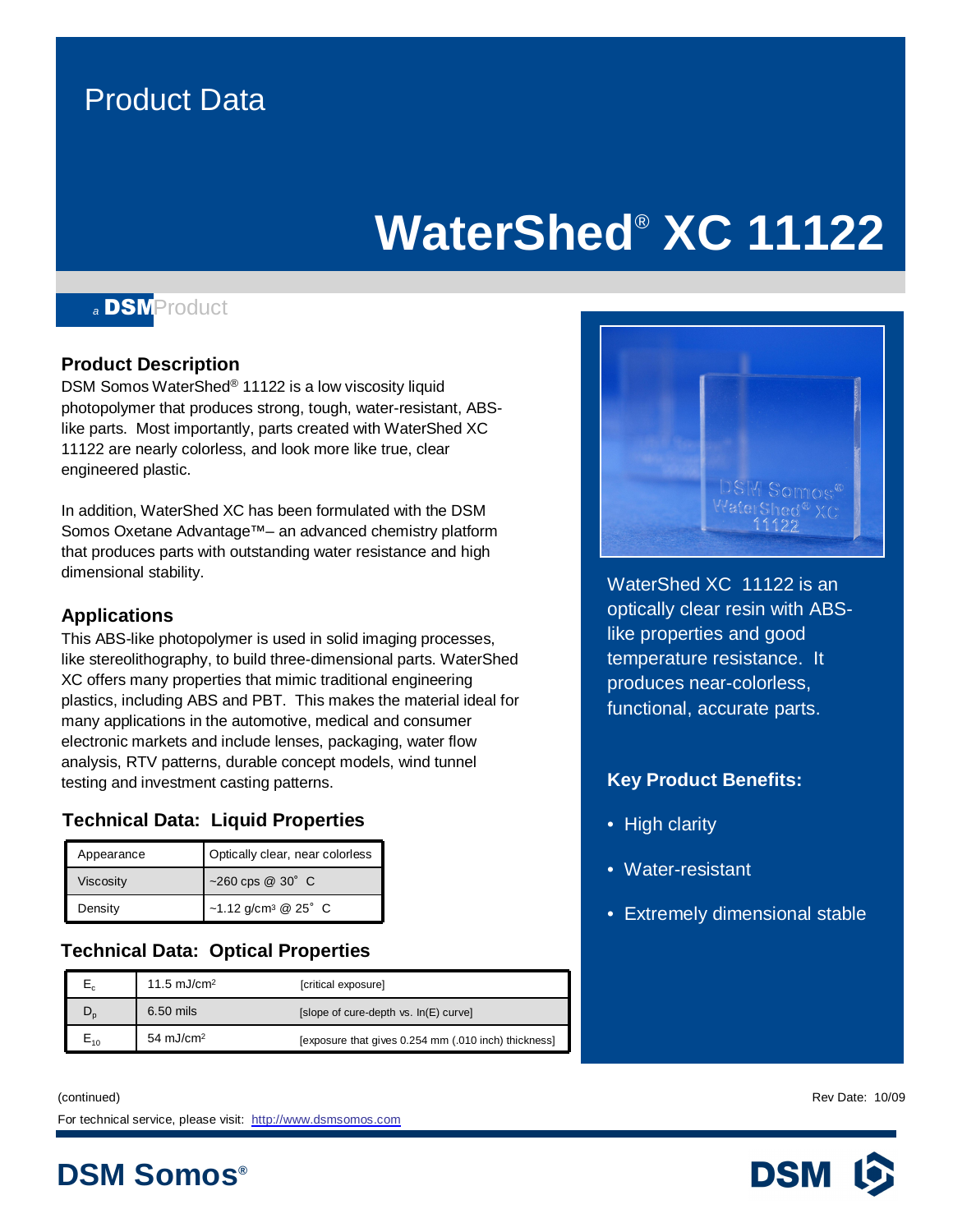# **WaterShed**® **XC 11122**

| <b>Technical Data:</b><br><b>Mechanical Properties</b> |                              | WaterShed® XC 11122<br><b>UV Postcure</b> |                      | ABS (transparent)* |                    | Polybutylene*<br><b>Terephthalate</b> |                 |
|--------------------------------------------------------|------------------------------|-------------------------------------------|----------------------|--------------------|--------------------|---------------------------------------|-----------------|
| <b>ASTM</b><br><b>Method</b>                           | <b>Property Description</b>  | <b>Metric</b>                             | <b>Imperial</b>      | <b>Metric</b>      | <b>Imperial</b>    | <b>Metric</b>                         | <b>Imperial</b> |
| D638M                                                  | Tensile Strength at Break    | 47.1 - 53.6 MPa                           | $6.8 - 7.8$ ksi      | 45.7 MPa           | 6,628 psi          | 55 MPa                                | 7,977 psi       |
| <b>D638M</b>                                           | <b>Elongation at Break</b>   | $11 - 20%$                                | $11 - 20%$           | 41.6%              | 41.6%              | 20%                                   | 20%             |
| D638M                                                  | Elongation at Yield          | 3%                                        | 3%                   | N/A                | N/A                | $3.5 - 9%$                            | $3.5 - 9.0\%$   |
| <b>D638M</b>                                           | <b>Modulus of Elasticity</b> | 2,650 - 2,880 MPa                         | $384 - 418$ ksi      | 2,000 MPa          | 290 ksi            | 2,700 MPa                             | 391 ksi         |
| D790M                                                  | <b>Flexural Strength</b>     | 63.1 - 74.2 MPa                           | 9.2 - 10.8 ksi       | 73.5 MPa           | 10.7 ksi           | 80 MPa                                | 11.6 ksi        |
| <b>D790M</b>                                           | <b>Flexural Modulus</b>      | $2,040 - 2,370$ MPa                       | 296 - 344 ksi        | 2,300 MPa          | 344 ksi            | 2,500 MPa                             | 362 ksi         |
| <b>D256A</b>                                           | Izod Impact-Notched          | $0.2 - 0.3$ J/cm                          | $0.4 - 0.6$ ft-lb/in | $1.6$ J/cm         | 1.5 - 2.0 ft-lb/in | $1.2$ J/cm                            | $0.56$ ft-lb/in |
| D542                                                   | Index of Refraction          | $1.512 - 1.515$                           | $1.513 - 1.515$      | 1.52               | 1.52               | N/A                                   | N/A             |
| D <sub>1004</sub>                                      | Graves Tear                  | 150,288 N/m                               | 833 - 858 ft-lb/in   | N/A                | N/A                | N/A                                   | N/A             |
| D570-98                                                | <b>Water Absorption</b>      | 0.35%                                     | 0.35%                | $0.20 - 0.45%$     | $0.20 - 0.45 %$    | 0.16%                                 | 0.16%           |

\*http://www.matweb.com

| Technical Data:<br><b>Thermal/Electrical Properties</b> |                                               | WaterShed <sup>®</sup> XC 11122<br><b>UV Postcure</b> |                                     | ABS*<br>(transparent)                                 |                                                        | Polybutylene*<br><b>Terephthalate</b>               |                                                        |
|---------------------------------------------------------|-----------------------------------------------|-------------------------------------------------------|-------------------------------------|-------------------------------------------------------|--------------------------------------------------------|-----------------------------------------------------|--------------------------------------------------------|
| E831-05                                                 | C.T.E. -40°C - 0°C (-40 °F - 32°F)            | $66 - 67$ µm/m <sup>o</sup> C                         | 37 µin/in <sup>o</sup> F            | 60 - 130 um/m <sup>o</sup> C<br>(no temp range given) | 33 - 72 µin/in <sup>o</sup> F<br>(no temp range given) | 50-145 um/m <sup>o</sup> C<br>(no temp range given) | 28 - 81 µin/in <sup>o</sup> F<br>(no temp range given) |
| E831-05                                                 | C.T.E. $0^{\circ}$ C - 50°C (32°F - 122°F)    | $90 - 96 \mu m/m^oC$                                  | $50 - 53$ µin/in <sup>o</sup> F     |                                                       |                                                        |                                                     |                                                        |
| E831-05                                                 | C.T.E. $50^{\circ}$ C - 100°C (122°F - 212°F) | 170 - 189 µm/m <sup>o</sup> C                         | $94 - 105 \mu$ in/in <sup>o</sup> F |                                                       |                                                        |                                                     |                                                        |
| E831-05                                                 | C.T.E. 100°C - 150°C (212°F - 302°F)          | 185 - 189 um/m <sup>o</sup> C                         | $103 - 105$ µin/in <sup>o</sup> F   |                                                       |                                                        |                                                     |                                                        |
| D150-98                                                 | Dielectric Constant 60 Hz                     | $3.9 - 4.1$                                           | $3.9 - 4.1$                         | 3.7                                                   | 3.7                                                    | $2.9 - 4.0$<br>(no frequency specified)             | $2.9 - 4.0$<br>(no frequency specified)                |
| D <sub>150-98</sub>                                     | Dielectric Constant 1KHz                      | $3.7 - 3.9$                                           | $3.7 - 3.9$                         | not recorded                                          | not recorded                                           |                                                     |                                                        |
| D <sub>150-98</sub>                                     | Dielectric Constant 1MHz                      | $3.4 - 3.5$                                           | $3.4 - 3.5$                         | 3.7                                                   | 3.7                                                    |                                                     |                                                        |
| D149-97a                                                | <b>Dielectric Strength</b>                    | 15.4 - 16.3 kV/mm                                     | 390 - 413 V/mil                     | 13.8 - 19.7 kV/mm                                     | 350 - 500 V/mil                                        | 14.7 - 30 kV/mil                                    | 373 - 762 V/mil                                        |
| E1545-00                                                | Tg                                            | $39 - 46^{\circ}$ C                                   | $102 - 109$ °F                      | not recorded                                          | not recorded                                           | $41^{\circ}$ C                                      | 106°F                                                  |
| D648-98c                                                | HDT @ 0.46 MPa (66 psi)                       | $45.9 - 54.5$ <sup>o</sup> C                          | $115 - 130$ <sup>o</sup> F          | $94 - 207$ °C                                         | $201 - 405$ °F                                         | $150^{\circ}$ C                                     | 302°F                                                  |
| D648-98c                                                | HDT @ 1.81 MPa (264 psi)                      | 49.0 - 49.7°C                                         | 120°F                               | 86 - 194°C                                            | $187 - 381$ <sup>o</sup> F                             | $61^{\circ}$ C                                      | 142°F                                                  |

\*http://www.matweb.com Rev Date: 10/09

### **[www.dsmsomos.com](http://www.dsmsomos.com)**

**DSM Somos®** 1122 St. Charles Street Elgin, Illinois 60120 USA Tel: +1-847-697-0400 Fax: +1-847-468-7785

#### **DSM Desotech bv** 3150 AB Hoek van Holland The Netherlands Tel: +31-1743-15391 Fax: +31-1743-15530

0

**DSM** 

#### **DSM Desotech-China** 476 Li Bing Road Zhangjiang Hi-Tech Park, Pudong New Area Shanghai 201203, China Tel: +(86) 21-6141 8064 Fax: +(86) 21-6141 8088

NOTICE : DSM Somos is an unincorporated subsidiary of DSM Desotech Inc. The information presented herein is based on generally accepted analytical and testing practices and is believed to be accurate. However, DSM Desotech expressly disclaims any product warranties which may be implied includin warrantie o merchantabilit ad/or fitnes for a particular purpose DSM Desotech's products are sold subject to DSM Desotech's standard terms and condit